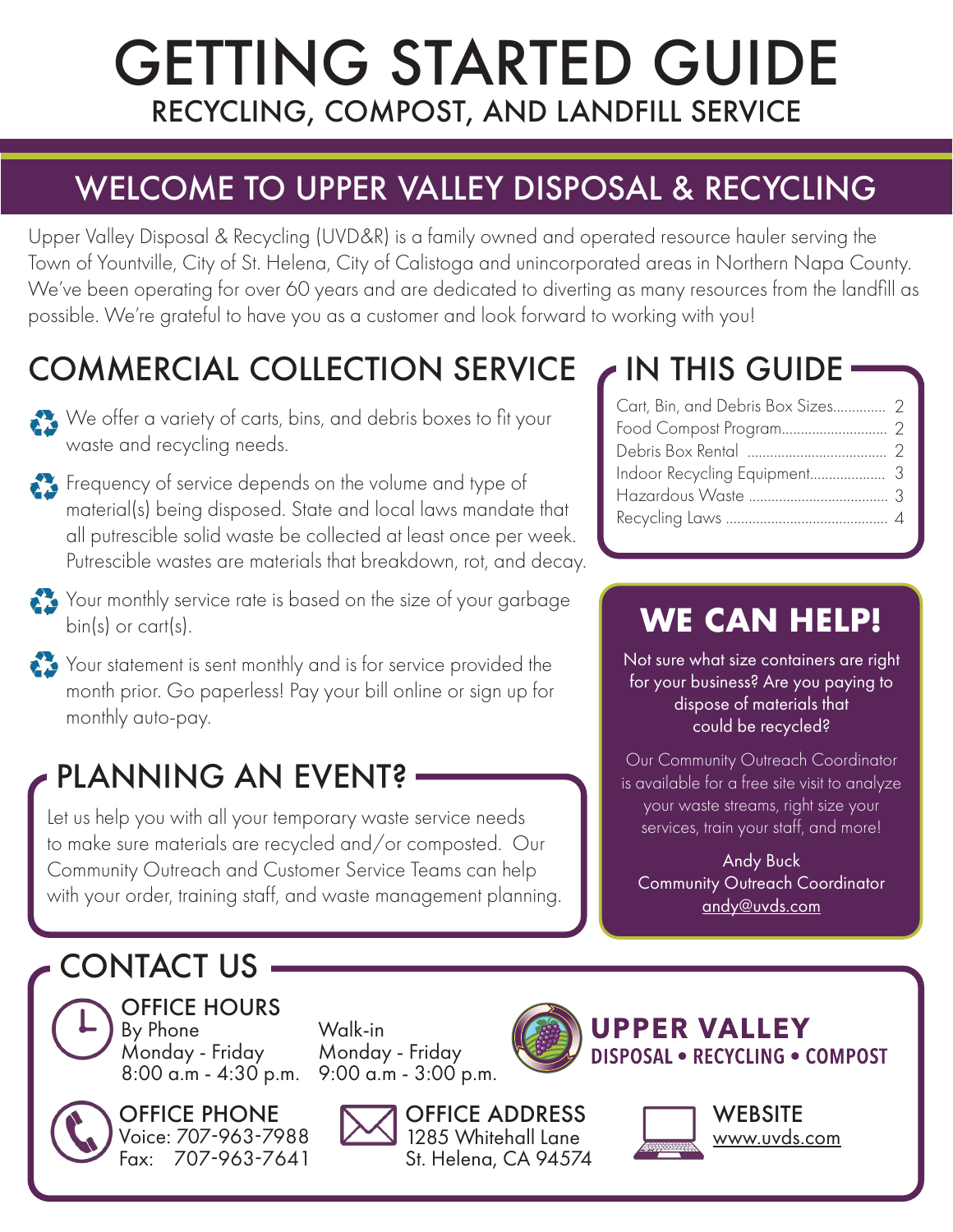### COMMERCIAL CART, BIN, AND BOX SIZES

The less garbage you make, the smaller size garbage container you'll need, and the more money you can save!



- Additional mixed recycling and compost carts and bins are available for a fee.
- Source Separate & Save! We offer a variety of options for source separated recycling (cardboard, glass, pallet wrap, and more) for businesses that produce large volumes of single source materials each week at significantly reduced rates compared to the mixed recycling options.

### MMERCIAL FOOD SCRAPS PROGRAM



The Food Scraps Compost program (available only for restaurants and businesses with a commercial kitchen) is offered at no additional cost *if the containers stay clean without contamination* (i.e., plastic, glass, garbage, etc.).

Separate all food scraps and food soiled paper and place in 64 gallon food scrap cart(s) for collection.



Food Scrap Cart 64-gallon only

### DEBRIS BOX RENTALS

We offer permanent and temporary debris boxes for large amounts of waste, construction & demolition, and recyclables. For permanent debris box service, customers must subscribe to a minimum of six months of service.<br>Service, customers must subscribe to a minimum of six months of service.

### cubic yards • refuse\*\* MATERIAL ACCEPTED IN DEBRIS BOXES

- 
- clean green waste
- clean wood waste
- dirt
- concrete
- asphalt
- alass
- cardboard
- irrigation material
- shrink wrap
- special winery projects



10\*, 20, 30, & 40

*\*Please note that our 10-yard containers are used solely for the collection of concrete, asphalt, and dirt.*

*\*\* All refuse boxes must be emptied at least once every 7 days per State and Local law.*

Call our office Mon.-Fri. between 8 a.m. and 4:30 p.m. at 707-963-7988 to get a quote.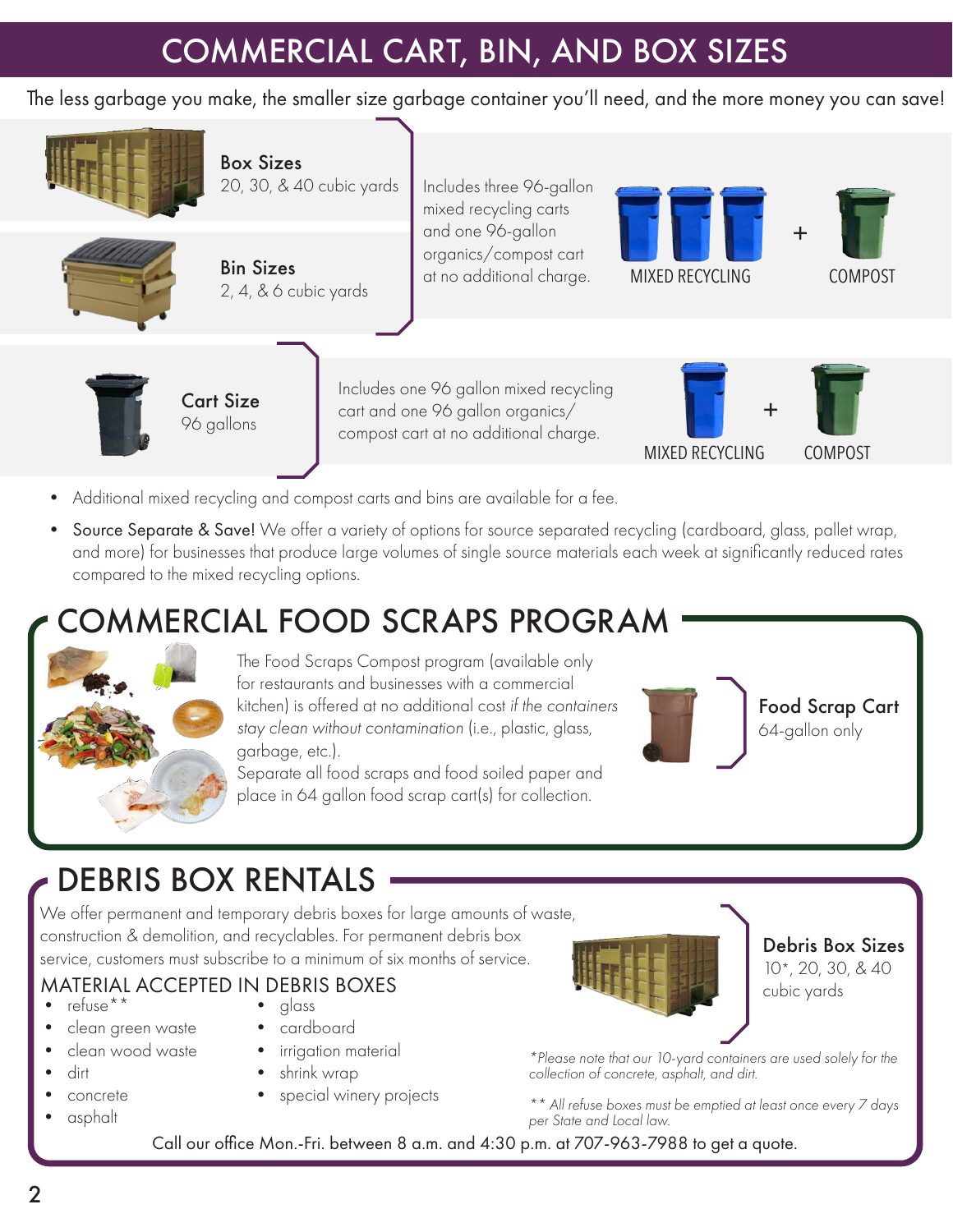## FREE TECHNICAL ASSISTANCE

We offer a variety of free support options to help your recycling program succeed including:

- Site visits and waste stream assessments to identify opportunities for greater waste reduction and diversion
- Training workshops to teach staff proper sorting and contamination monitoring
- Indoor recycling and compost equipment
- Posters and labels

Contact the UVD&R Community Outreach Coordinator or the Upper Valley Waste Management Agency for technical assistance.

### INDOOR RECYCLING AND COMPOST EQUIPMENT

Do you need a better way to collect and transfer recyclables or compostables from inside your business to the bins outside? 3-gallon office containers The Upper Valley Waste Management 14-gallon bin 8-gallon basket Compost & Recycling Agency will provide free interior recycling 7-gallon and compost equipment to businesses office container committed to recycling and composting. Available while supplies last. **M. To off** M. F. L. Email [upvalleyrecycles@countyofnapa.org](mailto:upvalleyrecycles%40countyofnapa.org?subject=) or call 707-259-8330 for more details. ళ్లొస్తి Upper Valley Agency 23-gallon slim style Dual dolly with  $\frac{25 \text{ g}}{\text{Compost}}$  & Recycling 32-gallon 32-gallon Recycling can Recycling can (trash can not provided) POSTERS AND LABELS In the Resources section of our website at www.uvds.com you'll find a variety of printable resources that will help your employees and customers separate garbage, recycling, and compost correctly.

## HAZARDOUS WASTES

Hazardous wastes such as batteries, automotive fluids, used cooking oil, paint products, fertilizers, cleaners, and fluorescent lamps/tubes CANNOT be placed in bins or carts.

Upper Valley Waste Management Agency sponsors twice yearly hazardous waste collection events. Typically events are held in April in St. Helena and in October in Calistoga. These events are free for residents, but businesses must make an appointment and a will be charged a fee for this service.

For more information email [upvalleyrecycles@countyofnapa.org](mailto:upvalleyrecycles%40countyofnapa.org?subject=) or call 707-259-8330.